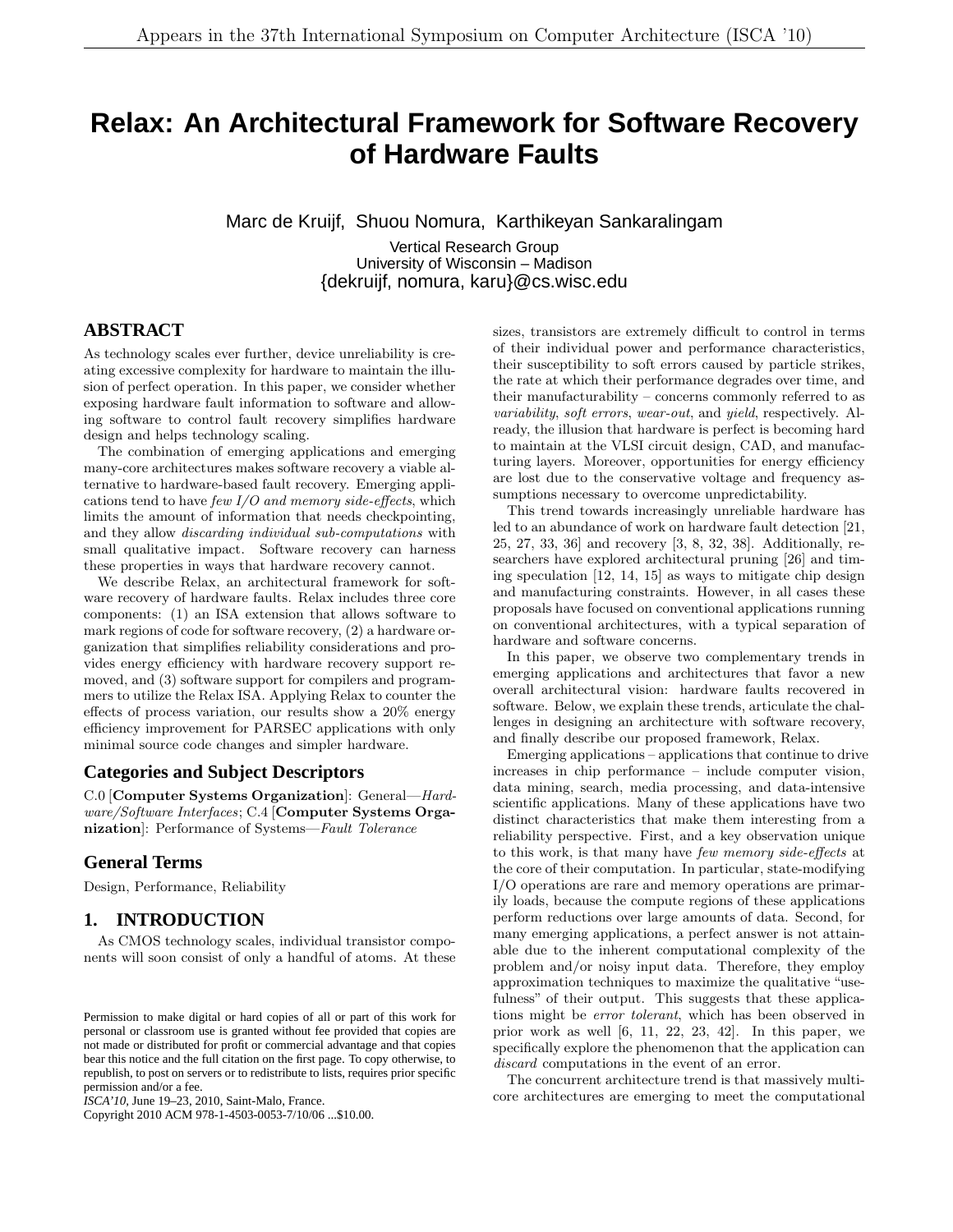

Figure 1: The evolution of hardware, architecture, and applications in the context of Relax.

demands of emerging applications [13, 16, 19]. These architectures often employ simple, in-order cores to maximize throughput and energy efficiency with little or no support for speculative execution or buffering. Hence, the paradigm that hardware misspeculation-recovery mechanisms can be repurposed for error recovery does not apply for these architectures. The valuable chip real estate that would otherwise be devoted to hardware recovery resources could be better spent elsewhere if software recovery were efficient.

Overall, the combination of limited side-effects and error tolerance that exists in large portions of emerging applications renders hardware recovery inflexible, unnecessarily conservative, and too expensive for emerging many-core architectures. Figure 1 shows the evolutionary path to software recovery considering these trends in hardware, architecture, and applications. Historically, traditional applications running on traditional superscalar processor architectures built with perfect CMOS devices required no recovery (Figure  $1(a)$ ). Even with imperfect CMOS, these applications still work best utilizing hardware recovery when running on traditional processor architectures (Figure 1(b)). However, with emerging applications running on emerging many-core architectures, hardware recovery introduces the inefficiencies we have described (Figure  $1(c)$ ). In the future, while hardware substrates will be unreliable, we require mechanisms that provide flexibility to software and keep the architecture simple. An architecture that exposes hardware errors to allow software recovery enables synergy between applications and architectures as shown in Figure 1(d).

The design of a system architecture that allows such software recovery of hardware faults involves many important questions and challenges. The first and most obvious question is whether changes to the ISA are necessary. To answer this question, we refer to prior studies that show application tolerance to arbitrary instruction-level errors is very poor [6, 11, 23, 22, 42]. Operations relating to control flow and memory accesses are failure prone and constitute a large percentage of application operations. For an architecture to allow reasonably fine-grained software recovery without ISA changes, it would be necessary for the hardware to somehow distinguish these "critical" operations from the "non-critical" operations as it executes code. To date, no one has been able to propose an efficient way to do this. Hence, ISA support appears necessary.

The next logical question concerns what form ISA support should take. Software recovery of hardware faults has been proposed before in the context of software detection, using compiler-automated triple-modular redundancy (TMR) [8]. TMR makes sense when the overhead of detection is already very high, as is the case with comprehensive software detection. However, it is expensive and does not allow the application to exploit error tolerance. A more efficient solution that allows an application to choose its own form of recovery is closer to ideal.

Yet still more questions follow: How might the application writer express software recovery in the application? How can applications be designed to behave predictably when errors occur non-deterministically? Are there ways in which the software development process can be automated or assisted? What should be the hardware organization – should all cores have no recovery support, or just some cores? Are there special considerations for the hardware microarchitecture?

In this paper, we propose a holistic architectural framework, called Relax, that provides specific answers to each of these questions. We divide Relax into three core components: (1) an ISA extension, (2) hardware support to implement the Relax ISA, and (3) software support for applications to use the Relax ISA. We discuss each component in a separate section:

- ISA extension: In Section 2, we describe the Relax ISA extension, which enables software to register a fault handler for a region of code. The extension allows applications to encode behavior similar to the  $try/catch$  behavior found in modern programming languages. The ISA behavior is intuitive to programmers, and the compiler and hardware combine to make guarantees about the state of the program as the region is executed. We also provide a rigorous definition of the ISA's semantics.
- Hardware support: We cover the hardware support for Relax in Section 3. The Relax ISA's semantics allow hardware design simplification and provide energy efficiency by relaxing the reliability constraints of the hardware. We describe support for fault detection and discuss hardware organizations that support Relax. We show that mechanisms such as aggressive voltage scaling, frequency overclocking, and turning off recovery mechanisms provide adaptive support for Relax. We also consider statically heterogeneous architectures, where cores are constructed with different reliability guarantees at design time.
- Software support: In Section 4, we develop a  $C/C++$ language-level recovery construct to expose the Relax ISA extension to developers. We propose two key ideas: relax blocks to mark regions that may experience a hardware fault, and optional recover blocks to specify recovery code if a fault occurs. Our results indicate promise for alternative forms of application support as well, such as automated support through compiler static analysis or profile-guided compilation.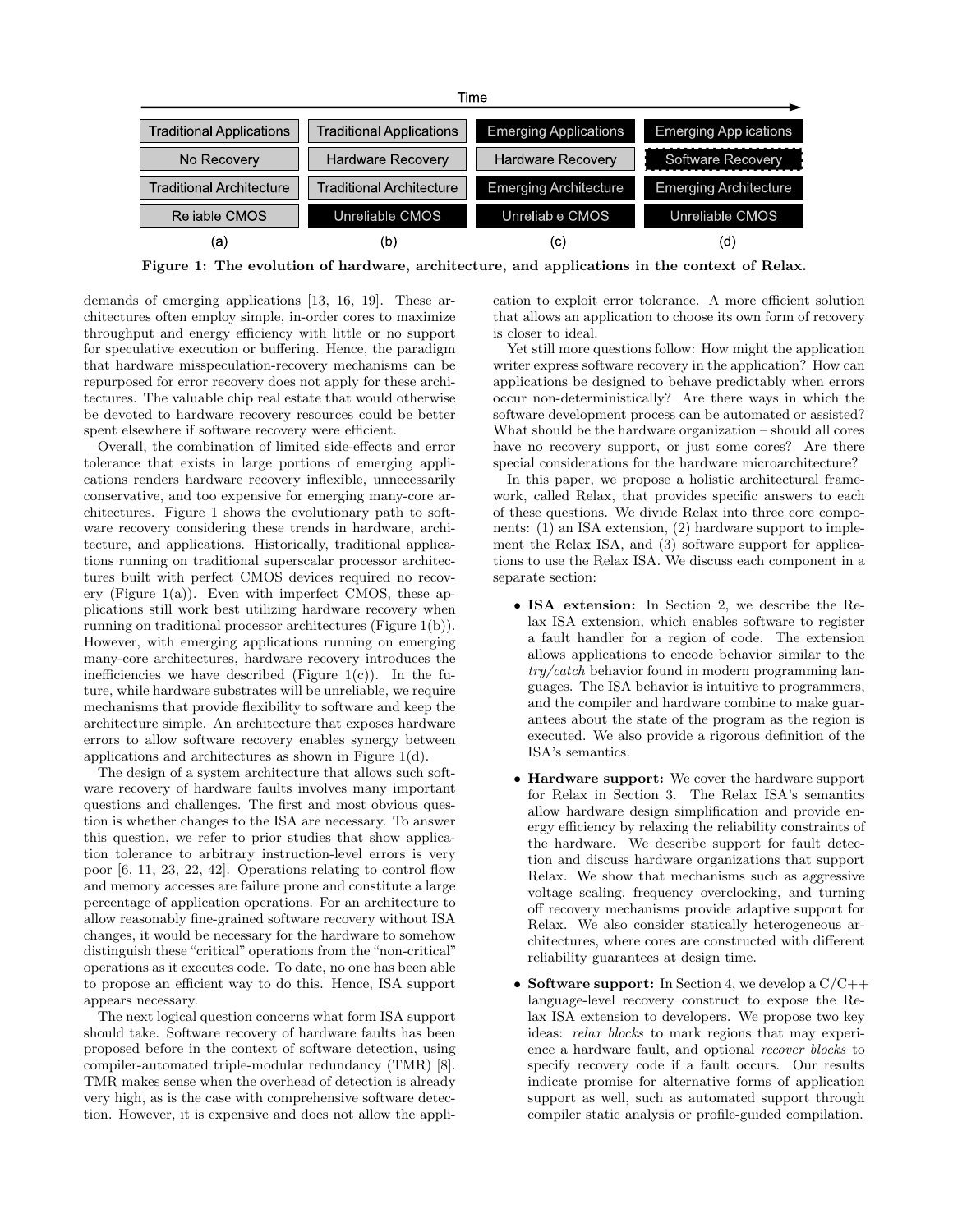To support Relax, we develop performance models to guide the development of "relaxed" applications. The models, discussed in Section 5, determine the efficiency of Relax based on application and architecture characteristics and can be used to compute the achievable efficiency improvements for a given application, recovery behavior, and architecture combination. We evaluate Relax in Sections 6 and 7, where we apply our language construct and Relax compiler to real applications, and simulate how Relax enables energy efficiency gains using process variation as a case study. We discuss directions for future work in Section 8, related work in Section 9, and finally we conclude in Section 10.

# **2. ISA SUPPORT**

In this section, we discuss the ISA component of the Relax framework. In Section 2.1, we describe the Relax ISA extension and briefly introduce our language-level construct, which we use to illustrate how high-level recovery behavior is mapped onto the ISA. In Section 2.2 we describe the ISA semantics in detail.

## **2.1 ISA & Compiler Support**

We sketch a simple C function example to motivate and explain software recovery, and use this example to introduce Relax's ISA extension. Code Listing 1 shows a simple C function and how it is augmented with Relax support and compiled to a sequence of instructions. Listing  $1(a)$  shows the simple summation function and Listing 1(b) shows this function augmented to use Relax. The function uses our  $relax/recover$  construct, which is analogous to the  $try/catch$ construct of high-level languages that support exceptions. For the purposes of the example, the next paragraph provides a brief overview of the construct. Section 4 gives more details and uses.

In Code Listing 1(b), all code except the return statement is wrapped in a relax block. Code inside a relax block is susceptible to failure, where a hardware fault detected inside the block constitutes failure. The optional variable rate specifies a relax block's probability of failure. Without it, the hardware dictates this probability independent of the application. In some situations, this variable is important to make reasonable guarantees about the quality of an application's output. If a failure occurs, control transfers to the recover block. In this case, the recover block contains a retry statement, which causes re-execution of the relax block.

To support this behavior through the ISA, Code Listing  $1(c)$  shows the assembly code for this function with the Relax additions highlighted. For readability, we use symbolic register names rather than numbered registers. A single instruction (rlx) communicates the start and end of relax blocks to the hardware. When used to enter a relax block, the rlx instruction optionally reads a general purpose register containing the desired failure rate, as well as the offset of the PC address to the recovery block, to which the hardware automatically transfers control on failure. The same instruction with a PC offset of 0 signals the end of the relax block. Within the relax block, the execution semantics of the hardware are relaxed. A rigorous definition of what this means follows in Section 2.2.

Compiler support for Relax is relatively straightforward. The compiler sets up the recovery block and adds compensating code to save or recover state if necessary. In the case of the example function, the function has no side-effects and therefore has no state, beyond its input state, that needs to be restored in the event of a failure. If a failure occurs inside the function, it is sufficient to simply jump back to the beginning of the function, as Code Listing 1(c) demonstrates, with the guarantee that the input registers have not been overwritten. The compiler transparently enforces this guarantee simply by knowing that such a control path exists, thereby effectively implementing a software checkpoint. The checkpoint is extremely lightweight: the compiler only saves state that is strictly required. In this case, the two inputs, list and len, must either be saved to the program stack or must occupy available registers. Five physical registers are needed to store all the live variables in this function. If five are available, Relax adds no software overhead.

#### **2.2 ISA Semantics**

Relax allows instructions to commit potentially erroneous state, while the compiler ensures that this state is either discarded or overwritten after the fault is discovered and recovery is initiated. For the compiler to ensure recovery from the fault, the resulting error must be a Locally Correctable Error (LCE), as defined by Sridharan et al. [39]. Hence, the error must be spatially and temporally contained, which forces the following hardware constraints:

- 1. Errors must be spatially contained to the target resources of a relax block's execution. In other words, an instruction must not commit corrupted state to a register or memory location not written to by other instructions in the relax block. For stores, this means that a store must not commit if its destination address is corrupt, or if the store is reached through erroneous control flow. A simple (but high overhead) way to handle this is to stall on the error detection logic prior to committing a store. For other instructions that write only to registers, a tight coupling between the detection logic of the destination register datapath and the instruction commit logic enables rapid resolution of writes to incorrect destination registers.
- 2. The contents of memory locations must not spontaneously change, e.g. due to a particle strike. Relax depends on traditional mechanisms such as ECC to protect memories, caches, and registers from soft errors. Other errors that cannot be temporally contained to the scope of a relax block, such as most faults in the cache coherence or cache writeback logic, are also not recoverable by Relax.
- 3. Arbitrary control flow is not allowed. Control flow must follow the program's static control flow edges. Note that faulty control decisions are still acceptable since the static control flow is not violated.
- 4. Hardware exceptions must not trigger until hardware detection ensures that the exception is not the result of an undetected hardware fault.
- 5. Specifically under retry behavior (as in the example of Code Listing 1), an instruction may not store to a volatile address: on re-execution, the store might write to a different address and the initial store is then an irreversible data corruption. Atomic read-modifywrite operations, such as an atomic increment, are also problematic to handle under retry behavior without violating the atomicity constraint. For this reason, relax blocks using retry may not currently contain any atomic read-modify-write operations.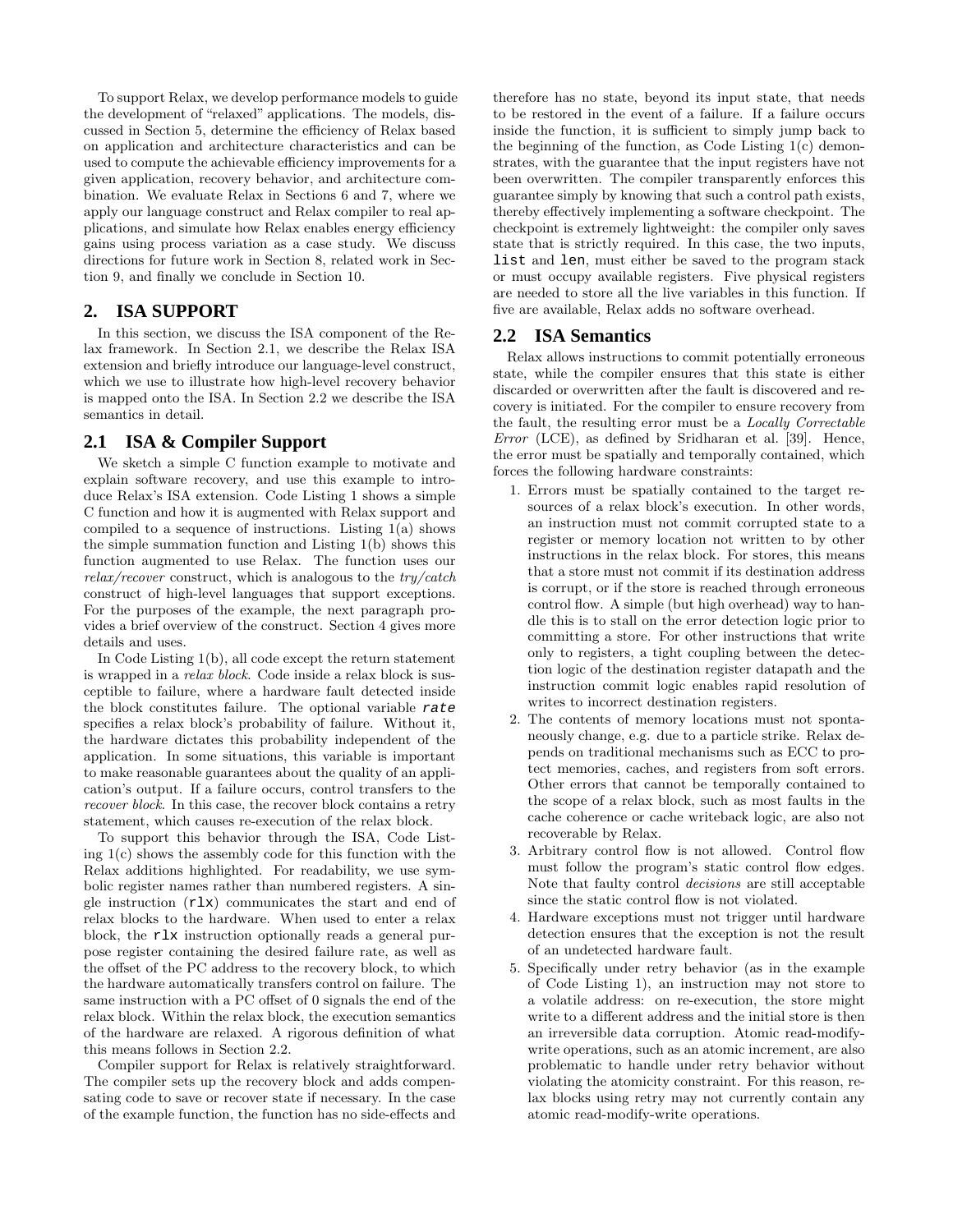Code Listing 1 A simple summation function (a) modified to use Relax (b) and the assembly output produced by the compiler (c). For (c), the Relax additions are in bold. The RECOVER label can be folded away but is included for clarity.

```
int sum(int *list, int len) {
 int sum = 0;for (int i = 0; i < len; ++i) {
    sum += list[i];
  }
 return sum;
}
                      (a)
int sum(int *list, int len) {
 relax (rate) {
    int sum = 0;
    for (int i = 0; i < 1en; +i) {
     sum += list[i];
    }
  } recover { retry; }
 return sum;
}
                      (b)
                                                 ENTRY:
                                                    rlx ${rate}, RECOVER # Relax on
                                                    mv 0 -> $sum
                                                    ble $len, 0, EXIT
                                                 LOOP_PREHEADER:
                                                    mv 0 -> $i
                                                 LOOP:
                                                    s11 $i, 2 -> $tmp
                                                    ld [$list + $tmp] -> $tmp
                                                    add $sum, $tmp -> $sum
                                                    add $i, 1 -> $i
                                                    blt $i, $len, LOOP
                                                  EXIT:
                                                    rlx 0 # Relax off
                                                    ret $sum
                                                 RECOVER: # Relax automatically off
                                                    jmp ENTRY
                                                                         (c)
```

```
RECOVER:
√
    rlx ${1/rate}, RECOVER
√
    mv 0 -> $sum
√<br>∨<br>X
    ble $len, 0, EXIT
    mv 0 -> $isll $i, 2 -> $tmp
? 1d [$list + $tmp] -> $tmp
```
#### Figure 2: An example of Relax's execution behavior.

Execution may leave a relax block once the hardware detection guarantees error-free execution. In the event of an error, the hardware must trigger recovery at some point before execution leaves the relax block.

An example that illustrates Relax's ISA semantics in action is shown in Figure 2. It uses the instruction stream from Code Listing 1(c). The rlx, mv, and ble instructions all complete and commit successfully but a fault occurs executing the second mv that is initially undetected and so the instruction commits as normal. Next, the result of the sll instruction is pipeline bypassed to the ld instruction. When the ld executes it triggers a page fault exception due to its corrupted input address. Before the exception is handled, the hardware waits for the detection to catch up. The fault from the mv is detected and execution jumps back to the RECOVER label.

#### **3. HARDWARE SUPPORT**

In this section, we present the hardware component of Relax. The Relax ISA's main hardware benefits are design simplification and energy efficiency, while the key hardware requirement is fault detection. We first discuss Relax's hardware benefits, followed by the hardware detection support. We conclude with a description of the overall hardware organization.

#### **3.1 Hardware Simplification**

Relax provides sevaral hardware benefits. First, the hard-

ware need not provide support for buffering, checkpointing, or rollback for software-recoverable errors. Second, complicated techniques to combat parameter variations and wearout, such as fine-grained body biasing [40], are less useful under Relax because, by design, variations are more tolerable. Finally, Relax reduces hardware design complexity because design margins to account for silicon uncertainity can be relaxed. This also potentially improves energy efficiency, as it allows hardware to be designed for correct and efficient operation under common case conditions, but with possible failures under dynamically worst case conditions. The overall result is hardware that is error-prone, but is easier to design and potentially more energy efficient. In Section 7, we consider timing faults from process variations and show how Relax provides energy efficiency and design complexity benefits.

#### **3.2 Hardware Detection**

Relax requires support for low-latency fault detection in hardware. Two viable alternatives are Argus [25] and redundant multi-threading (RMT) [27]. Argus provides comprehensive error detection specifically targeted at simple cores, and RMT runs two copies of a program on separate hardware threads and compares their outputs to detect faults. In addition, Razor [12] describes support for adaptive failure rate monitoring for timing faults. Relax requires a similar mechanism to ensure the fault rate remains stable if the rlx instruction's target fault rate input is specified.

#### **3.3 Hardware Organization**

While hardware that implements Relax everywhere and has no recovery support at all is the ideal, it is disruptively different from existing hardware and requires complete software support. Other configurations that partially implement Relax can be incrementally built into existing hardware organizations. In this section, we consider in detail three such organizations with both relaxed hardware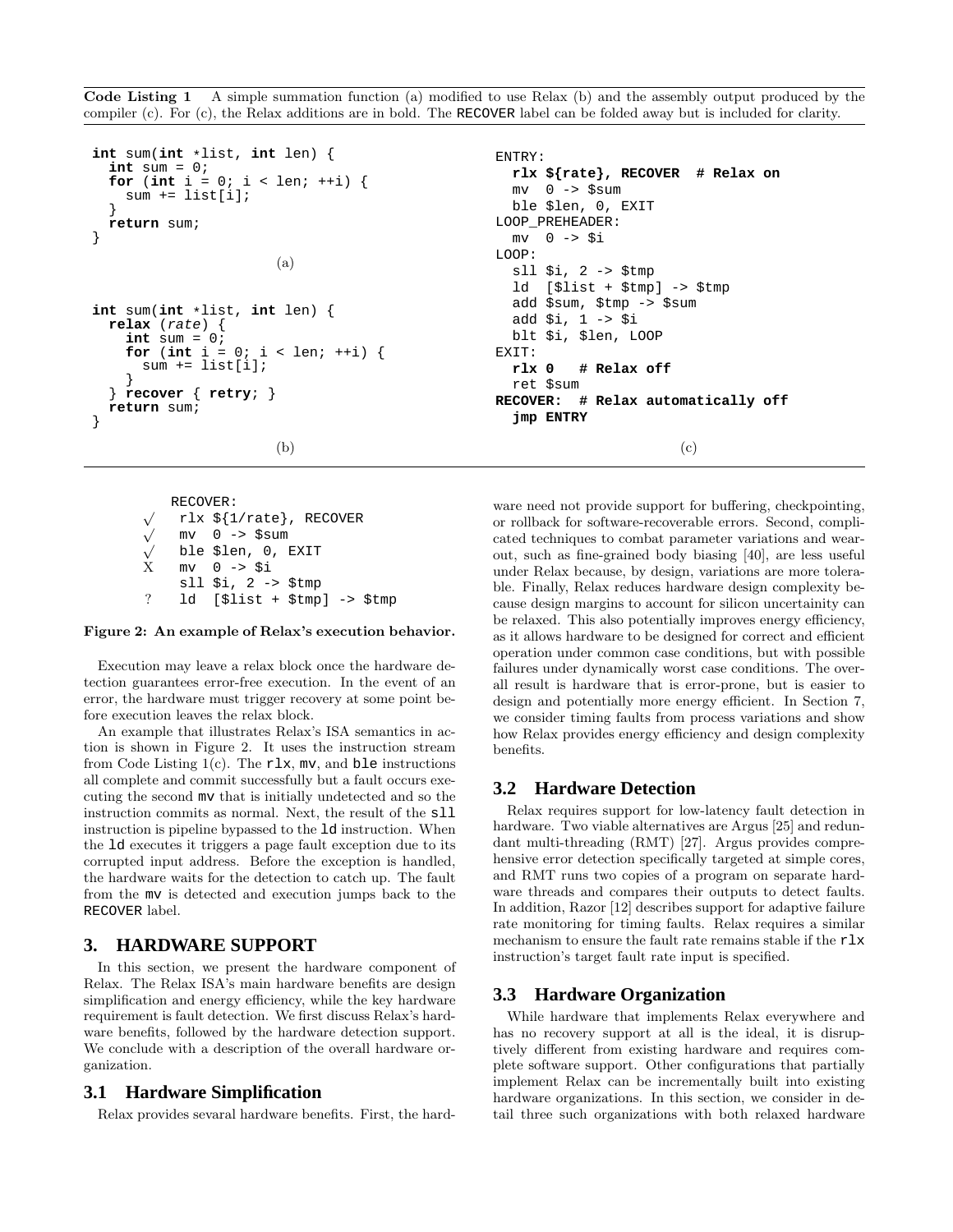| Relaxed Hardware<br>Implementation | Recover<br>Cost | Transition<br>Cost |
|------------------------------------|-----------------|--------------------|
| Fine-grained tasks                 |                 |                    |
| <b>DVFS</b>                        |                 | 50                 |
| Architectural core salvaging       | 50              |                    |

Table 1: Parameters for three alternative relaxed hardware designs.

and normal hardware, where relax blocks execute on relaxed hardware and other code executes on normal hardware.

Whether hardware is relaxed or not can be configured either statically or dynamically. In the static case, two types of cores are used: relaxed cores and normal cores. Relax blocks are off-loaded to relaxed cores and other code executes on normal cores. The relaxed cores can use less design guardband and do not need any hardware recovery mechanism. In the dynamic case, circuit techniques like voltage scaling or frequency over-clocking are used to execute relaxed blocks with improved overall efficiency and/or hardware recovery support can be adaptively disabled.

The type of hardware organization affects the performance of Relax. In particular, two costs dictated by the hardware are important: (1) the cost in cycles to detect and initiate recovery, and (2) the cost in cycles to transition into and out of relax blocks. Table 1 gives estimates for these two costs for three different hardware alternatives we examine.

The first alternative is a statically configured architecture with support for fine-grained parallelism, where relax blocks are enqueued on a neighboring, unreliable core with low latency (e.g. Carbon [19]). The cost to recover is the cost of a pipeline flush, approximated at 5 cycles for a simple in-order core, and the cost to transition is the time to enqueue a task, which we estimate at 5 cycles. The second alternative is a dynamically configured architecture that uses dynamic frequency and voltage scaling (DVFS) to enter and exit relax blocks (e.g. Paceline [14]). The cost to recover is again just the cost of a pipeline flush, and we approximate the cost of DVFS at 50 cycles, which the work of Kim et al. suggests is reasonable for on-chip DVFS [17]. Finally, we consider an organization where hardware recovery is adaptively disabled and a thread swap occurs with a neighboring core in the event of a fault (e.g. Architectural Core Salvaging [31]). We assume the cost of a thread swap to recover is 50 cycles, with no cost to transition. We revisit the values in Table 1 when we discuss performance models in Section 5.

# **4. SOFTWARE SUPPORT**

In this section, we use the recovery construct introduced in Section 2.1 to demonstrate how Relax enables the implementation of flexible and efficient recovery policies in software through a series of example use cases. Our use cases derive from the code shown in Code Listing 2, adapted from the x264 video encoding application. The listing shows a C function returning the sum of absolute differences over the array inputs left and right. It provides an example of a computation that is well suited for software-level recovery.

Although this example is taken from x264, many modern, computationally-intensive applications employ computation such as this, i.e. reduction, at the core of their execution. x264 uses a two-dimensional version of this function to search for a predicted frame macroblock's most similar

Code Listing 2 The sum of absolute differences code example that is the basis for all use cases.

```
int sad(int *left, int *right, int len) {
  int sum = 0;for (int i = 0; i < len; i + i)
    sum += abs(left[i] - right[i]);
  return sum;
}
```
reference frame macroblock. The function measures similarity by performing a pixel by pixel comparison over two macroblocks. A high similarity presents redundancy that can be exploited to minimize the amount of information encoded. The overall process is called motion estimation, which allows for better data compression. The four use cases we explore each perform a different type of recovery over this function. We consider two high-level recovery behaviors: retry (Re) and discard (Di), furthermore distinguished by their granularities: coarse-grained (Co) and fine-grained (Fi). Table 2 illustrates the resulting taxonomy.

Use Case 1: Coarse-Grained Retry (CoRe). Relax and recover blocks can be used to implement coarse-grained retry (CoRe) as shown in the upper-left quadrant of Table 2. This case is the same as shown for the example presented in Section 2.1. Just like the sum function, the sad function has no memory side-effects and therefore execution can simply jump back to the beginning of the function if a fault occurs, provided the inputs are still available. The Relax compiler performs a control flow analysis over the relax block, sets up the recovery code, and adds compensating code to save or recover state if necessary.

Use Case 2: Coarse-Grained Discard (CoDi). Three difficulties with CoRe are that it (1) potentially requires saving and restoring software state, (2) requires a retry mechanism that can deflect recurring failures, and (3) can hurt performance predictability. For error-tolerant applications, particularly those with real-time constraints, a potentially better alternative is to simply abort the function and return a value that indicates the function output should be disregarded. The code in the upper-right quadrant of Table 2 explores this alternative. In the case of x264, returning a maximum integer value effectively tells the application to disregard this macroblock pair and continue looking. Similar to CoRe, this use case operates at a coarse granularity.

Use Case 3: Fine-Grained Retry (FiRe). Another alternative to CoRe is to retry at a finer granularity to minimize the amount of wasted work on failure. This can be done simply by moving the relax block into the loop as shown in the lower-left quadrant of Table 2. In this case, each individual accumulation is retried on failure. Since the last instruction of the relax block is the accumulation onto sum, the old value of sum can be immediately overwritten as the block terminates.

Use Case 4: Fine-Grained Discard (FiDi). For functions that allow approximate output, individual accumulation values can be discarded as shown in the lower-right quadrant of Table 2. Note that there is only a single relax block and no recover block. The resulting behavior is as if there was a recover block that was empty (omitting it en-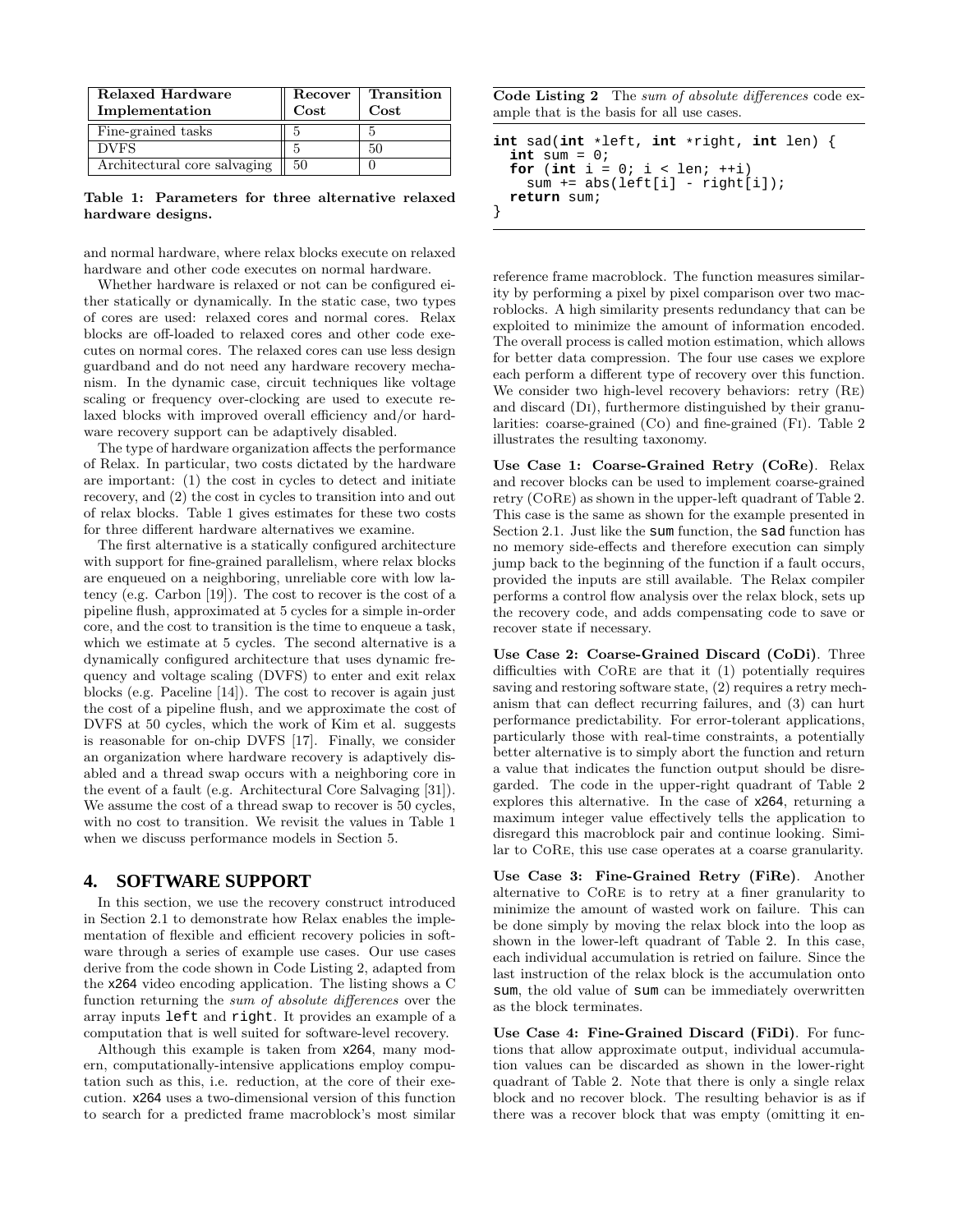

Table 2: Our four use cases classified by granularity and recovery behavior.

hances readability). Without the recover block, the variable sum has two possible values at the end of the relax block: either it has been updated with the new value, or it is unchanged. This achieves the desired behavior: on failure, the accumulation value is discarded.

## **5. APPLICATION DEVELOPMENT**

Relax provides hardware energy efficiency improvements by removing the need for hardware recovery support while still allowing hardware faults to occur. However, there are software overheads associated with Relax. In the case of retry behavior, there is the potential cost of saving and restoring state, and also the overhead of the wasted time spent executing failed relax block executions. In the case of discard behavior, failed relax block executions reduce the application's output quality (e.g. image sharpness). To compensate, the application must be configured at a higher quality setting (e.g. more iterations) to achieve the same output quality. This introduces execution time overhead.

In this section, we develop a set of analytical models to help developers reason about the various efficiency considerations. One of the key outcomes of our models is that, depending on application, recovery behavior (e.g. retry vs. discard), and architecture characteristics, we can determine the specific fault rate that maximizes overall efficiency. The models are extended from the probabilistic models for the performance overhead of backward error recovery developed by De Kruijf et al. [9]. We refer the reader to a technical report for details on how we extended the models for Relax [10]. We focus on energy efficiency and specifically energy-delay product (EDP), although our methodology can be trivially extended to other metrics.

Model for Retry Behavior. Our model for retry behavior uses four primary inputs: cycles, the execution time in cycles of a relax block, recover, the cost in cycles to initiate recovery, transition, the cost of transitions into and out of relax blocks, and rate, the per-cycle error rate. Using basic probability theory we define a function to compute the overheads due to re-execution triggered by faults. We combine this with a hardware efficiency function that maps a hardware fault rate to the energy efficiency of the hardware



Figure 3: A mapping from fault rate to EDP for different architectural parameters.

relative to hardware that does not allow any faults. We call this function  $EDP_{hw}$ . The functions combine to produce a final function that maps a fault rate to the energy-delay of the whole system. We call this function  $EDP_{return}$ . Solving for the derivative of this equation set to zero yields the fault rate that minimizes overall EDP.

For a relax block where *cycles* is roughly 1170, Figure 3 shows a graph evaluating the three hardware organizations from Table 1, using the hardware-specific values for recover and transition given in columns 2 and 3. We assume there is no overhead to save or restore software state, which we find to be realistic in practice. The solid curve shows a hypothetical  $EDP_{hw}$  mapping, which represents the ideal case. The dotted curve considers fine-grained tasks, the dash-dotted curve considers DVFS. and the dashed curve considers ar $chitectural core salvaging<sup>1</sup>, The figure shows that, for these$ three hypothetical design points, Relax provides an approxi-

<sup>&</sup>lt;sup>1</sup>For architectural core salvaging, the thread swap on failure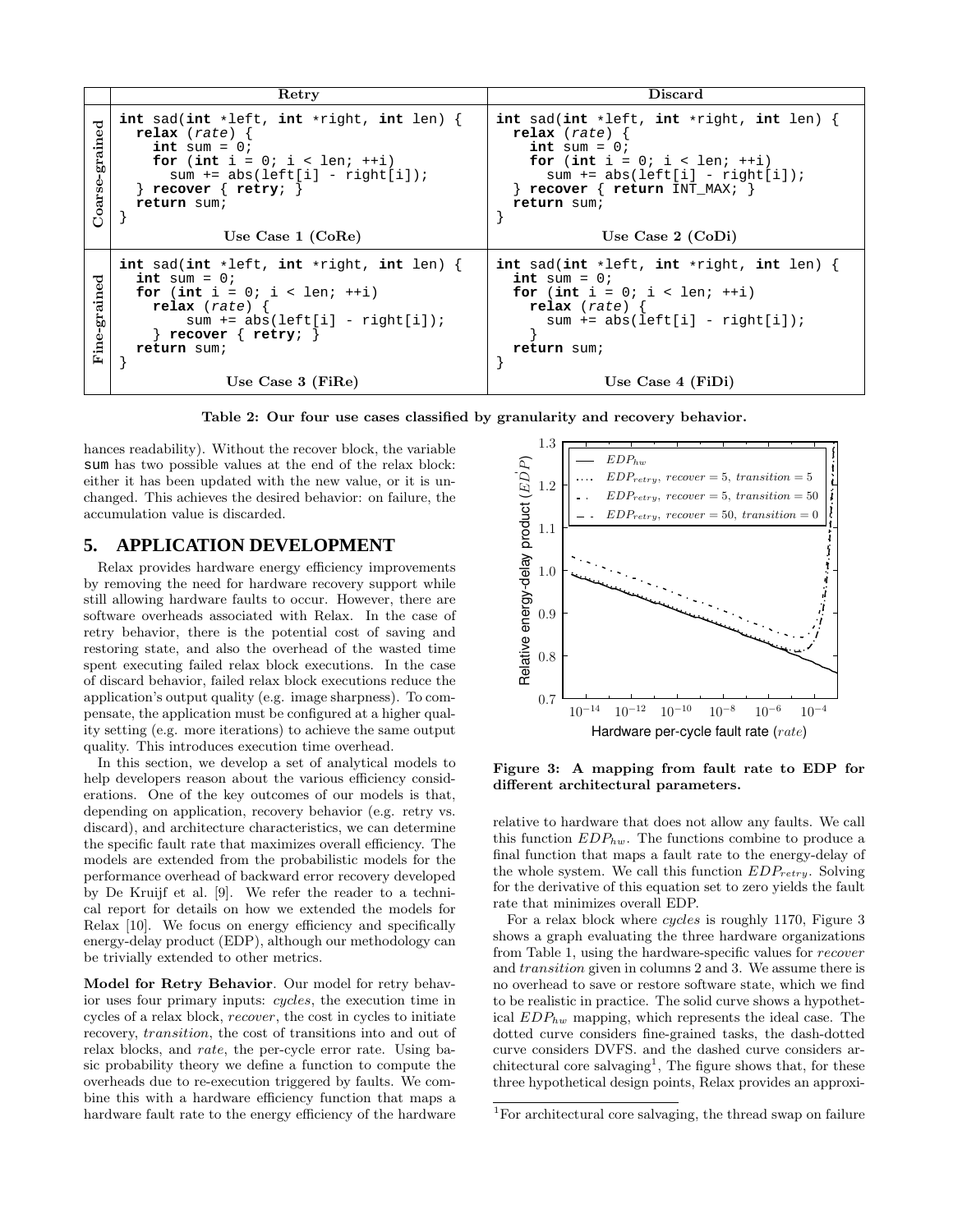mately 22.1%, 21.9%, and 18.8% optimal EDP reduction for each, respectively. The optimal fault rates are in the range  $1.5e^{-}$  $-5$  to  $3.0e^{-5}$  faults per cycle.

Model for Discard Behavior. The challenge with discard behavior is that an application's output quality depends on the fault rate. We add a new function that maps a combination of an application's input quality setting and the hardware fault rate to the application's output quality. That is, for a target output quality  $q_o$  and an input quality setting  $q_i$ , quality $(q_i, rate) = q_o$ . Then, the constraint  $quality(q_i, rate) = quality(q_{i_{base}}, 0)$  for input qualities  $q_i$ and  $q_{i_{base}}$  ensures that output quality remains constant with Relax (left-hand side) relative to without Relax (right-hand side). We then, extend the retry models with this function to create  $EDP_{discard}$ . Our technical report presents a detailed discussion of determining the quality function for a given application and relax block, and give examples on how to apply it to the Relax framework [10].

## **6. EVALUATION METHODOLOGY**

While several phenomena can cause faults to occur in the hardware, we evaluate one specific case here. The scenario we consider is Relax in the context of process variations where the hardware is designed to ignore these variations, resulting in some timing faults. This section discusses our evaluation methodology and the next section presents experimental results.

We implemented language support for relax and recover blocks in  $C/C++$  programs using the LLVM compiler infrastructure [20]. We apply the compiler to applications and simulate them using instruction-level fault injection to estimate the potential energy efficiency gains of Relax when coupled with hardware that runs more efficiently in the presence of faults. In Section 6.1 we describe our methodology for evaluating applications using discard behavior specifically. In Section 6.2 we describe our fault injection methodology and in Section 6.3 we discuss performance metrics. Finally, in Section 6.4 we derive a hardware efficiency function to model the impact of allowing errors due to process variations on hardware energy efficiency.

#### **6.1 Evaluating Discard Behavior**

Prior work evaluating application-level error tolerance has employed application-specific quality metrics to assess the degree of output quality deterioration [6, 11, 22, 23]. These studies attempt to hold execution time relatively constant while using the error rate to vary output quality. The difficulty with this approach is that it is fundamentally hard to quantify and evaluate variations in output quality.

We provide a novel solution to this problem by taking the converse approach of holding output quality constant while using the error rate to vary execution time. For each application using discard behavior, we define a function that maps an input quality setting and a fault rate to an output quality, and we use it to adjust the input quality setting as we adjust the fault rate to hold output quality constant. The function is the quality function discussed at the end of Section 5, and it allows an apples-to-apples comparison across applications. We provide more detail in our technical report [10].

## **6.2 Fault Injection**

To perform detailed quality analysis for discard behavior as described above, we required a simulation framework that would allow us to run relaxed applications to completion on large, representative input data. To meet this challenge, we developed an LLVM instrumentation pass to perform instruction-level fault injection for rapid simulation. We chose LLVM because its virtual ISA closely matches both the x86 and SPARC V9 instruction sets [2], while instrumenting LLVM bytecode is straightforward and flexible. For fault injection, each LLVM instruction inside a relax block is surrounded by code that probabilistically injects an error into the output of that instruction. Although we inject only single-bit errors, the nature of the error is in practice not relevant since corrupted output is ultimately either discarded or overwritten, and hence is never used.

If an error occurs in the address computation of a store instruction, the store does not commit and execution immediately jumps to the recovery destination. If an error occurs in any other instruction, the instruction commits and execution continues as normal, but a recovery flag is set to indicate that an error occurred. When control reaches the end of the relax block, execution jumps to the recovery destination if the recovery flag is set. This behavior is consistent with the ISA semantics described in Section 2.2.

#### **6.3 Performance Metrics**

We use execution cycles to measure performance overheads and energy efficiency improvements. To compute execution cycles we record the number of dynamic LLVM instructions executed (not including instructions added for fault instrumentation) and multiply by the CPL (cycles per LLVM instruction) of the relax block. We similarly divide the per-instruction fault rate by the the CPL to compute the per-cycle fault rate.

The validity of using CPL to produce cycle-accurate performance numbers depends on our ability to assert that CPL does not change when relax blocks are augmented with retry or discard behavior. Below, we explain why the two factors that might affect CPL, instruction mix and memory latency, are not adversely affected by these behaviors. First, all relax blocks we consider have a largely homogeneous instruction mix. Therefore, partial execution of a relax block has a CPL very close to the overall CPL of the block, and certainly averaged over many millions of executions, the CPL will tend towards the CPL of the whole block. Second, for memory latency, we note that retry behavior will re-execute over data that is already cached, and therefore our measured CPL will be an overestimate, while for discard behavior, any early termination will place more weight on up-front loads that bring in potentially uncached compute data, yielding an underestimate. We accept the overestimating factor and our results for retry behavior are therefore conservative. For discard behavior, we observe that none of our applications are structured with up-front loads since the relax blocks are in all cases iterating over simple array structures. We assert that the overestimating effect is therefore negligible.

# **6.4 Hardware Efficiency Model**

De Kruijf et al. extend the VARIUS model [35] for process variations to provide estimates for the efficiency of hardware allowing timing faults for the OpenRISC core design [9]. The resulting model outputs the relative energy efficiency

effectively doubles the fault rate, since the neighboring core must abort as well. This is not modeled.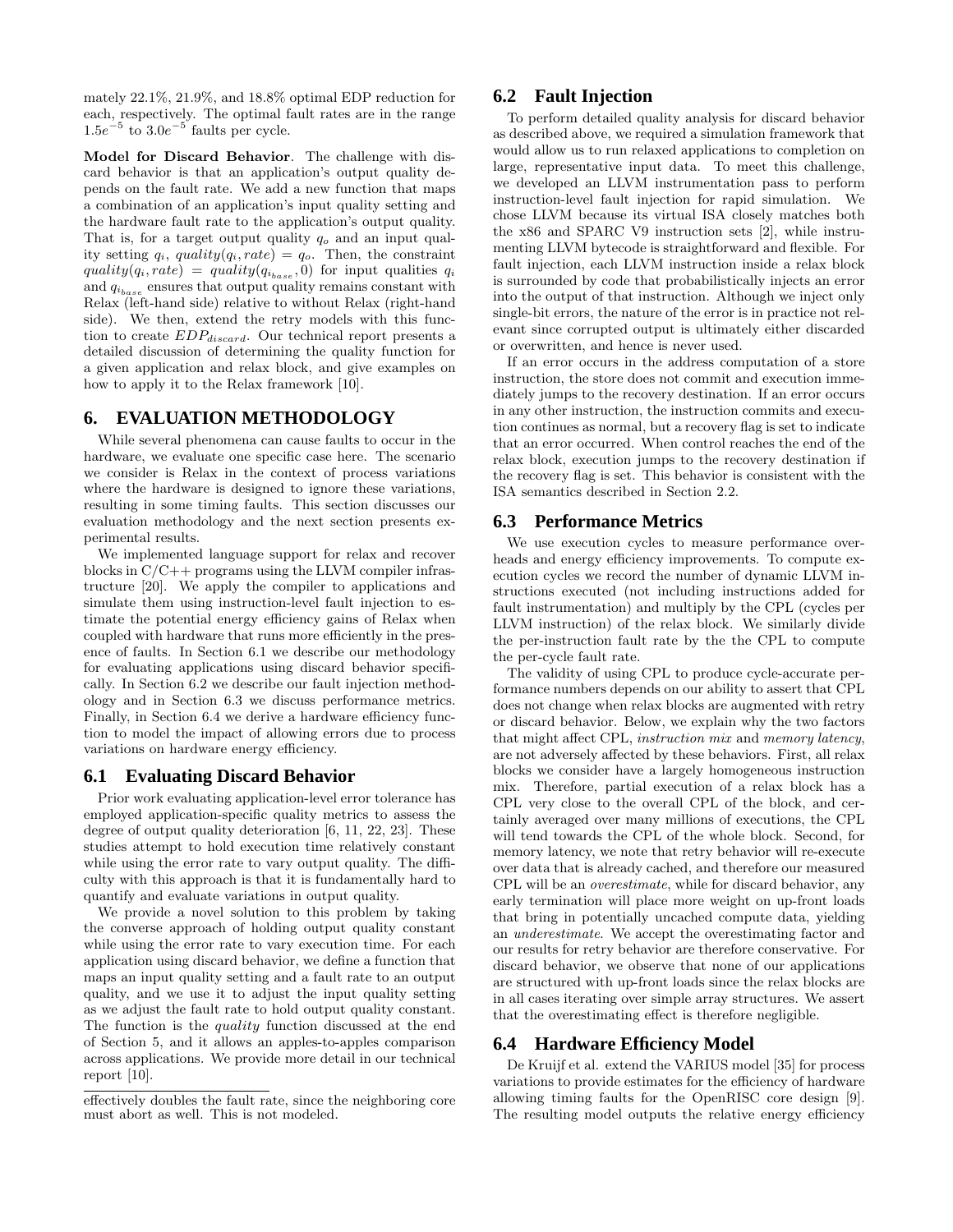| Application | <b>Function</b>       | Function % |  |  |
|-------------|-----------------------|------------|--|--|
| Name        | Name                  | Exec. Time |  |  |
| barneshut   | RecurseForce          | >99.9      |  |  |
| bodytrack   | InsideError           | 21.9       |  |  |
| canneal     | swap_cost             | 89.4       |  |  |
| ferret      | isOptimal             | 15.7       |  |  |
| kmeans      | euclid_dist_2         | 83.3       |  |  |
| raytrace    | IntersectTriangleMT   | 49.4       |  |  |
| x264        | $pixel$ _sad_ $16x16$ | 49.2       |  |  |

Table 4: Application functions and percentage of execution time inside each function.

of a given processor design as the error rate is varied. We applied the methodology developed by De Kruijf et al. to develop our hardware efficiency function, which we use in our evaluation to model hardware that runs more efficiently in the presence of timing faults induced by process variations. Details of the function's derivation are in our technical report [10].

#### **7. RESULTS**

This section presents results using and evaluating the Relax framework. In Section 7.1 we show evidence for the error tolerance phenomenon by identifying applications from the PARSEC benchmark suite that are tolerant to discarded computations. We then show in Section 7.2 the results applying our language constructs to each of these applications. We show that relax block regions account for large portions of application execution times, and that the phenomenon of limited memory side-effects allows Relax to work with essentially no software overhead. Finally, using our efficiency mapping driven by process variations, we evaluate energydelay improvement using Relax in Section 7.3. Overall, our results show that 20% improvement in energy efficiency is common, and the optimal fault rate is highly application dependent, varying by several orders of magnitude.

#### **7.1 Evidence for Error Tolerance**

We identified seven applications from the PARSEC benchmark suite [7] employing approximation techniques. However, two applications, fluidanimate and streamcluster, did not have an easily identifiable input quality parameter, which was needed to evaluate discard behavior. Since this was merely an artifact of their implementation, we replaced them with more straightforward alternatives from the same application domain. We replaced fluidanimate with barneshut, a physics application from the Lonestar Benchmark Suite [18], and streamcluster with kmeans, a clustering application from NU-MineBench [29].

Table 3 shows the details for each application. Columns 1-3 show the application name, benchmark suite, and application domain, respectively. Columns 4-5 concern evaluation of discard behavior only, and show the input quality parameter used to configure output quality and the quality evaluator used to evaluate output quality, respectively.

#### **7.2 Application Relaxation**

The seven applications were modified to implement the four use cases described in Section 4. For each application, we modified only a single, dominant function to use Relax. More functions exist, but evaluating all of them was beyond the scope of this work. Table 4 identifies each application's function and the percentage of execution time spent inside the function. Percentages were measured using the Google Performance Tools CPU profiler [1] running applications natively on a 2.53 GHz Core 2 Duo processor and include time spent in external library calls.

Six of the seven applications were evaluated for all four use cases FiRe, CoRe, FiRe, and FiDi. Barneshut could only support the two fine-grained use cases FiRe and FiDi. Table 5 shows detailed statistics for each application. Columns 2-5 show the length of each relax block in cycles. Columns 6 and 7 show the percentage of executed LLVM instructions affected by Relax for each use case. Combined with the data from Table 4, we see that for three applications more than 70% of the application is relaxed, for two others roughly 50% is relaxed, and for the last two less than 20% is relaxed. Columns 8 and 9 show the number of  $C/C++$  source code lines modified or added. In all cases, the number of changes is very low. Relax blocks do not appear to obstruct code readability and are in most cases straightforward to implement. Finally, columns 10 through 11 show the number of register spills needed to set up a software checkpoint for retry behavior. The numbers assume an architecture with 16 general purpose integer registers and 16 floating point registers. In all cases, there is no software checkpointing overhead; the functions are side-effect free, and simple enough that there is insufficient register pressure to force additional register spills to save input state. Even with register pressure, the number of extra registers needed is between zero and two.

# **7.3 Execution Time and Energy Efficiency**

Figure 4 shows execution time and energy-delay product (EDP) for each application and use case relative to execution without Relax. The triangles plot fault rate versus execution time and the stars plot fault rate versus EDP. EDP is measured applying our hardware efficiency function to the square of the execution time. The figure also shows the results predicted by our models developed in Section 5; the dotted curves plot the fault rate versus predicted execution time and the solid curves plot the fault rate versus predicted EDP. The x-axis ranges are centered around the predicted optimal fault rate. We model hardware with fine-grained task support, presented earlier as the first entry in Table 1, and hence model the hardware costs to initiate recovery and transition in and out of relax blocks at 5 cycles each.

For retry behavior, the results show that a 20% reduction in EDP is common for CoRe, and that CoRe tends to perform better than FiRe. In some cases, execution time with FiRe is very high, as with kmeans and x264. For these applications the fine-grained relax block size is only 4 cycles, and the 5 cycle cost to transition in and out of the relax block forces high overheads.

For discard behavior, we see two flavors of results: ideal and insensitive. The graphs are annotated with these labels. In the ideal cases, changing the input quality setting and/or injecting errors into the application affects behavior in a way that is very regular and consistent. As a result, the discard behavior results for CoDi and FiDi closely mirror those for CoRe and FiRe. The two differences are that (1) in some cases discard behavior cannot support a fault rate quite as high as retry behavior, and (2) the resulting data are slightly more noisy. However, discard behavior will still be the more desirable alternative when performance predictability is more important than output predictability, as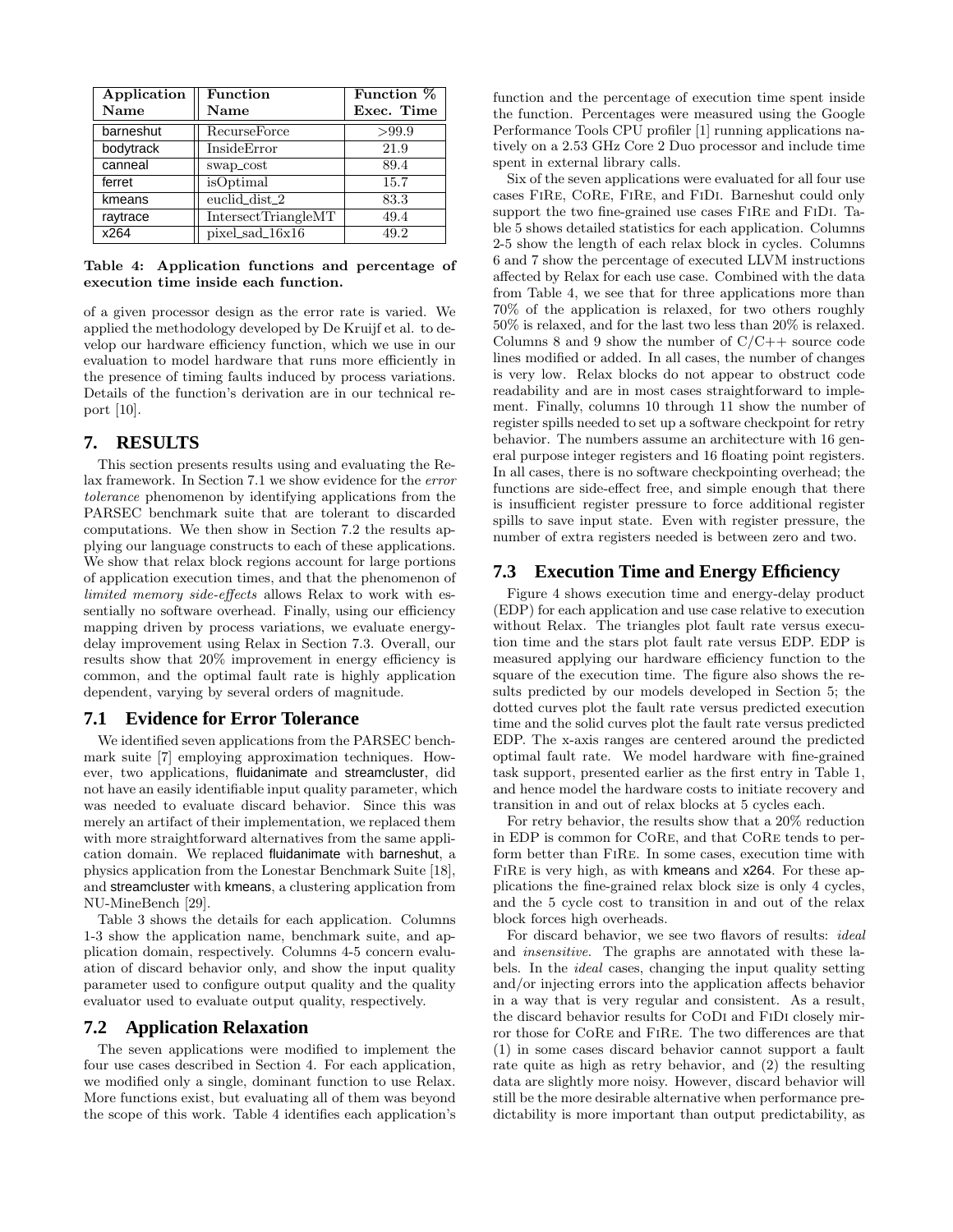| Application     | <b>Benchmark</b> | Application   | <b>Input Quality</b>   | <b>Quality Evaluator</b>             |
|-----------------|------------------|---------------|------------------------|--------------------------------------|
| Name            | Suite            | Domain        | Parameter              |                                      |
| barneshut       | Lonestar         | Physics       | Distance before        | $SSDa$ over body positions, relative |
| (fluidanimate)  | (PARSEC)         | modeling      | approximation          | to maximum quality output            |
| bodytrack       | <b>PARSEC</b>    | Computer      | Number of simultaneous | Application-internal likelihood      |
|                 |                  | vision        | body particles         | estimate                             |
| canneal         | <b>PARSEC</b>    | Optimization: | Number of iterations   | Change in output cost, relative      |
|                 |                  | local search  |                        | to maximum quality output            |
| ferret          | PARSEC           | Image search  | Maximum number of      | $SSDa$ over top 10 ranking, relative |
|                 |                  |               | iterations             | to maximum quality output            |
| kmeans          | NU-MineBench     | Data mining:  | Number of iterations   | Application-internal validity        |
| (streamcluster) | (PARSEC)         | clustering    |                        | metric                               |
| raytrace        | <b>PARSEC</b>    | Real-time     | Rendering resolution   | PSNR of upscaled image,              |
|                 |                  | rendering     |                        | relative to high resolution output   |
| x264            | PARSEC           | Media.        | Motion estimation      | Encoded output file size relative    |
|                 |                  | encoding      | search depth           | to maximum quality output            |

 ${}^a$ SSD = Sum of squared differences

Table 3: The seven applications modified to use Relax.

| Application   | Relax Block Length |      | Percentage of           |      | <b>Source Lines</b> |                 | Checkpoint Size             |                             |          |          |
|---------------|--------------------|------|-------------------------|------|---------------------|-----------------|-----------------------------|-----------------------------|----------|----------|
| Name          | in Cycles          |      | <b>Function Relaxed</b> |      | Modified            |                 | (Register Spills)           |                             |          |          |
|               | CoRe               | CoDi | FiRe                    | FiDi | $_{\bf CoRe}$       | $\mathbf{FiRe}$ | $\bf CoRe$                  | $\mathbf{FiRe}$             | CoRe     | FiRe     |
|               |                    |      |                         |      | CoDi                | FiDi            | CoDi                        | FiDi                        |          |          |
| barneshut     | Ν.<br>ΙA           | N/A  | 98                      | 98   | N/A                 | 70.6            | N/A                         | 6                           | N/A      |          |
| bodytrack     | 775                | 812  | 25                      | 25   | 76.3                | 47.8            |                             | $\overline{2}$              | $\Omega$ |          |
| canneal       | 2837               | 2837 | 115                     | 115  | 99.8                | 62.0            | $\overline{2}$              | 8                           | $\Omega$ |          |
| ferret        | 4024               | 4077 | 12                      | 11   | 99.6                | 72.3            | $\mathcal{D}_{\mathcal{L}}$ | 4                           | $\theta$ |          |
| kmeans        | 81                 | 81   | 4                       | 4    | 99.5                | 65.8            | ച                           | $\overline{2}$              | $\Omega$ |          |
| raytrace $^a$ | 2682               | 2682 | 136                     | 136  | 96.5                | 67.7            | റ                           | 6                           | $\Omega$ | 0        |
| $x264^a$      | 1174               | 1174 | 4                       | 4    | 99.9                | 76.2            | ച                           | $\mathcal{D}_{\mathcal{L}}$ | $\theta$ | $^{(1)}$ |

<sup>a</sup>SSE is emulated for x264 and raytrace

Table 5: Details for each application's function and the various use cases implemented.

might be the case with a real-time ray tracer or an online data clustering algorithm.

The insensitive discard behavior cases are bodytrack and x264. For bodytrack, the algorithm effectively only has two outputs: either the tracked body position is close, or it is off because the algorithm has lost a handle on the body position. For the quality settings we used, the algorithm did not lose the body position at fault rates of less than  $1e^{-3}$  for CoDI and  $2e^{-2}$  for FIDI. Hence, any lower fault rate setting produced effectively equivalent output quality, and, due to the nature of discard behavior, the execution time of the program was shortened by the faults and EDP improved. For x264, the reasons are slightly different. For x264 with the reference input we used, it was very difficult to affect the output quality by adjusting the input quality at all. Even at the lowest setting, with a 40% reduction in execution time, the change in output quality was still only extremely minor. Although our quality function was able to capture sufficient variation for FiDi, the range was too narrow for CoDi. Even for FiDi, the function was very noisy. We expect that different data input might lead to different results.

## **8. FUTURE WORK**

The Relax framework presents many interesting directions for future work. We discuss a few of them below.

Architecture Exploration. In this paper, we considered the Relax framework in the context of some hypothetical hardware organizations and their associated parameters. The design of completely relaxed hardware would allow a detailed exploration of the trade-offs involved in implementing the Relax ISA. While we believe the ISA provides hardware simplicity, this design exercise would show how effective it truly is. Other topics for future work include considering phenomena beyond merely process variations, and also extending Relax to encompass faults occurring outside the processor core, which would yield a complete, chip-level recovery framework for hardware faults.

Compiler-Automated Retry Behavior. The key requirement for retry behavior on a region is idempotency, which is guaranteed by the absence of read-modify-write sequences. If, for example, a compiler creates a software checkpoint at the end of each read-modify-write sequence, Relax can be active throughout an entire application's execution. The key read-modify-write sequences to consider are load-store pairs targeting the same global or heap memory location; register spills and refills to and from the program stack are automatically handled by the compiler to preserve idempotency.

Binary Support for Retry Behavior. Applying Relax to static binaries when source code is not available is an-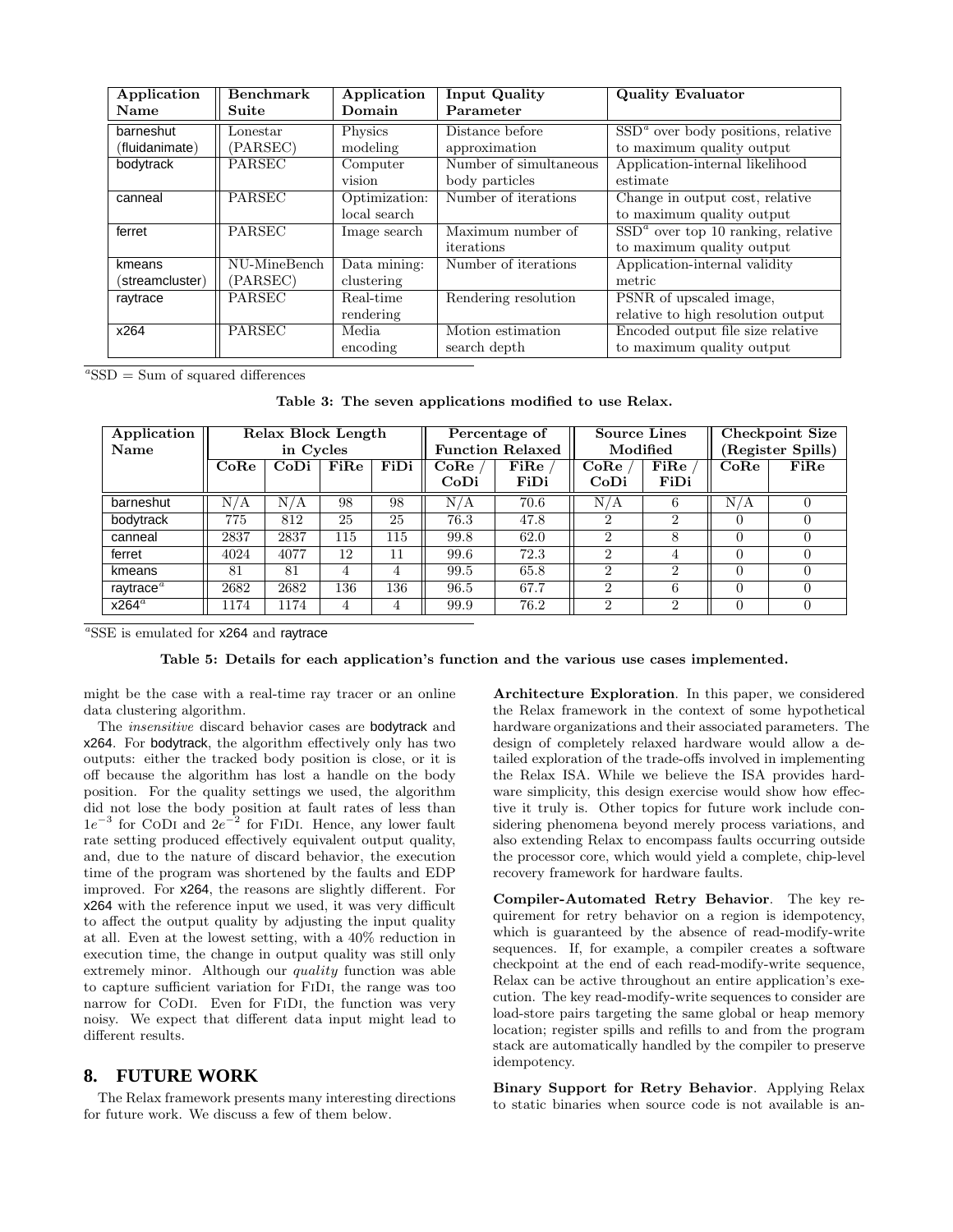

Figure 4: Solid curves plot analytically predicted fault rate (x-axis) versus EDP (y-axis) for each application and use case combination, with empirical data shown using stars. Dashed curves plot fault rate versus execution time only, with empirical data shown using triangles.

other interesting direction for future work. Dynamic binary instrumentation using tools like Pin [24] can be used to dynamically identify good relax block candidates. Static program analysis techniques [5] can also be used to identify idempotent regions in binaries.

Support for Discard Behavior. Discard behavior can be hard to reason about, in part because it exhibits nondeterminism. Furthermore, unintentional non-determinism can easily lead to bugs that are very hard to track down. Language support to annotate intentional non-determinism could be used by a compiler or static analysis tool to identify potential bugs in the program. This and other tools to help reason about the efficacy and impact of discard behavior is an important topic for future work.

Nesting Support. Nesting relax blocks inside other relax blocks is a promising idea. The behavior for nested relax blocks should be a straightforward extension of the normal behavior: execution inside relax blocks is relaxed even when nested inside another relax block, and failures cause control to transfer to the end of the innermost relax block. Architecturally, the only requirement to implement this behavior is micro-architectural support for a stack-like structure to store the stack of failure destination addresses, akin to the Return Address Stack (RAS) in modern microprocessors.

# **9. RELATED WORK**

We discuss related work in error recovery, full-system solutions to hardware errors, and application error tolerance.

Error Recovery. Sorin provides a complete treatment of error recovery solutions [37]. He describes two primary approaches to error recovery: backward error recovery (BER) and forward error recovery (FER). Relax provides BER under retry behavior, and a restricted form of FER under discard behavior. We consider each separately below.

For BER, Relax is distinct from other mechanisms in that it is both software based and has a small sphere of recoverability. Other software approaches have larger spheres of recoverability [30, 41] which comes at a substantial cost to performance. Hardware approaches have both large [32, 38] and small [3, 28] spheres of recoverability. However, hardware checkpoints consume substantial chip resources, and may not even be feasible when dealing with highly error-prone environments, where the checkpointing logic and storage itself cannot be made relatively immune to errors. Relax's fine-grained recovery in software is a good fit for an anticipated future with high fault rate systems running emerging applications that have few memory side-effects and can recover in software with low overhead.

On the FER side, the main competing approach is triplemodular redundancy (TMR). With discard behavior, Relax does not add any redundancy to implement FER, but rather allows the programmer to exploit the redundancy inherent in the application.

Full-System Solutions. Table 6 classifies other full-system proposals for managing error-prone hardware. SWAT [21, 34] uses lightweight symptom- and invariant-based detection techniques combined with heavyweight hardware checkpoints to recover from failure. SWAT optimizes for the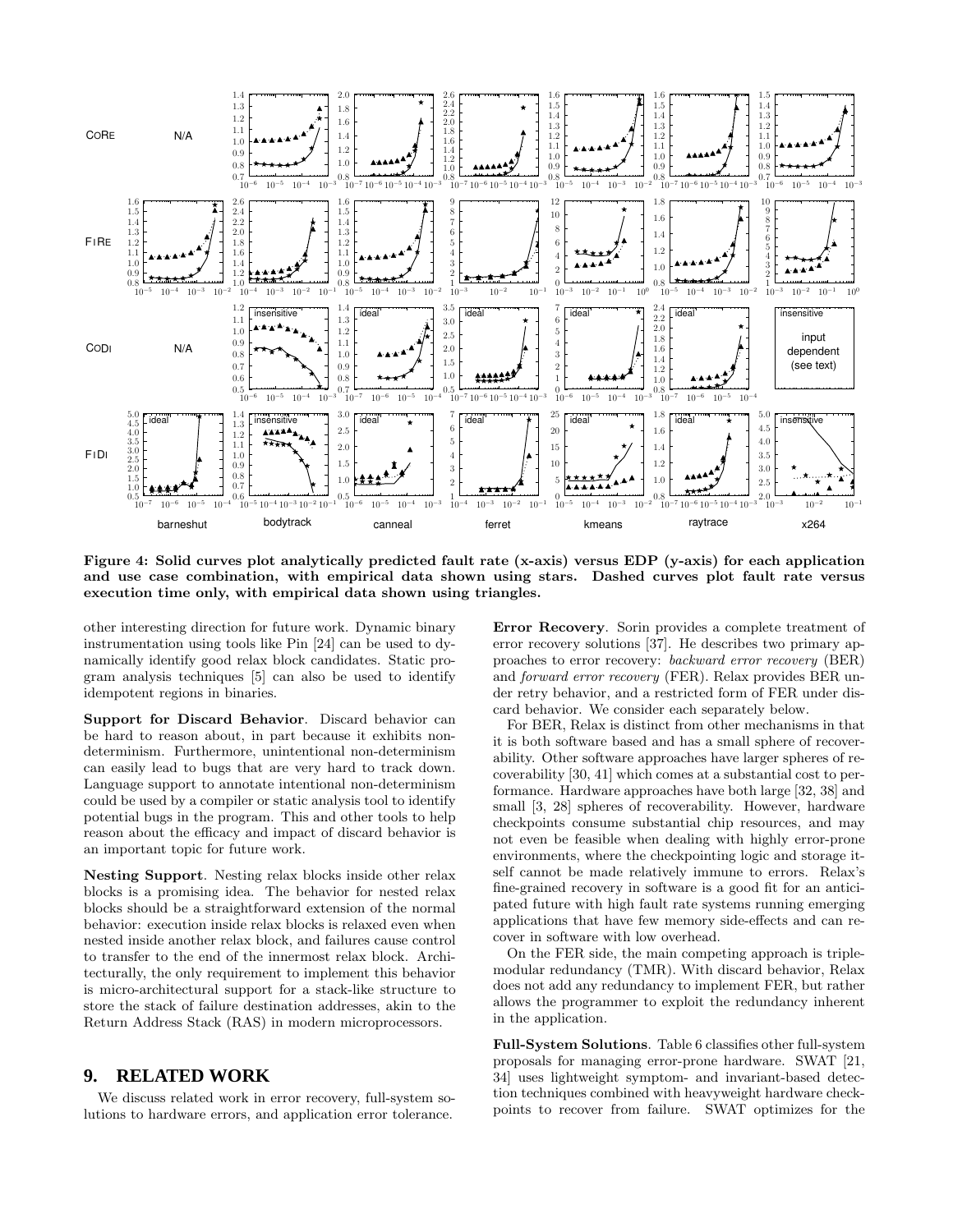|           | Recovery             |                   |  |  |  |
|-----------|----------------------|-------------------|--|--|--|
| Detection | Hardware             | Software          |  |  |  |
| Hardware  | RSDT[4]              | Relax             |  |  |  |
|           | SWAT [21, 34]        |                   |  |  |  |
| Software  | <b>SWAT</b> [21, 34] | Liberty $[8, 33]$ |  |  |  |

Table 6: A taxonomy of full-system solutions.

modern-day common case of failure-free execution with a primary focus on reducing detection overhead while latency is not a concern as long as recovery remains possible. Our work is distinct from SWAT in anticipating a future where, for efficiency reasons, failure is much more common, and we shift priorities accordingly. Additionally, Relax is a software recovery framework that utilizes hardware detection, in contrast to SWAT's hybrid hardware-software detection with hardware recovery.

The Resilient-System Design Team (RSDT) attempts to manage faults entirely in hardware by adding mechanisms for testing, monitoring, and adaptive recovery [4]. While effective for general-purpose computing systems, this approach is overly restrictive for emerging applications with few side-effects and ignores application error tolerance.

Finally, the Liberty Research Group proposes transparent software-based detection and recovery through compiler instrumentation [8, 33]. This software-only approach can be readily deployed in commodity hardware but has high performance overheads.

Application Error Tolerance. A variety of studies have attempted to quantify application tolerance to errors [6, 11, 22, 23, 42]. In contrast to Relax, they allow errors to affect program state rather than discard them. However, the general findings are that control flow and memory operations, which together constitute a large percentage of these applications, remain intolerant to errors. As a result, these studies ultimately advocate for various forms of detection and/or recovery. The only technique that incorporates neither detection or recovery involves manually identifying "soft" computations and allowing only the backwards slice of these computations to fail [23]. These instructions can in some cases account for more than half of an application's dynamic instruction stream, but in general the technique by itself does not scale well beyond fault rates of more than  $1e^{-6}$ , and even this technique would still require changes to the ISA and compiler for the software to communicate information on what is a soft computation to the hardware. The evident conclusion is that arbitrary and uncontrolled failure is not generally feasible.

## **10. CONCLUSION**

As CMOS technology scales, hardware reliability is becoming a primary design constraint. While languages, ISAs, and microarchitectures continue to maintain the illusion of the transistor as a perfect switch, VLSI circuits, CAD, and manufacturing layers of the silicon stack are under tremendous pressure to maintain this illusion. Emerging applications provide an opportunity to mitigate these CMOS scaling constraints by relaxing the burden of fault recovery on hardware.

This paper presented the Relax framework, which relaxes architectural semantics to help simplify CMOS scaling by removing the illusion of perfect hardware. Specifically, we

proposed a handful of simple extensions to the programming language, compiler, ISA, and microarchitecture levels that simplify hardware design by enabling efficient software-level recovery of hardware faults. We constructed a spectrum of language models combining retry and discard behaviors with coarse and fine recovery granularities to enable flexible application handling of errors.

We showed that PARSEC applications are easily relaxed for more than 70% of their execution with only a handful of source-line modifications required, and that significant further opportunity exists. Applying the framework to allow timing errors due to process variations, we show that, applications are up to 20% more energy-efficient. Most importantly, the correctness requirements of hardware are reduced. Overall, the Relax framework enables flexible and efficient handling of hardware reliability through multiple levels of the system stack, instead of placing all the burden on hardware alone.

# **11. ACKNOWLEDGMENTS**

We thank the anonymous reviewers and the Vertical group for comments and the Wisconsin Condor project and UW CSL for their assistance. Many thanks to Mark Hill and Guri Sohi for several discussions that helped refine this work. Support for this research was provided by NSF CAREER award #0845751 and Toshiba corporation.

# **12. REFERENCES**

- [1] Google performance tools. http://code.google.com/p/google-perftools/.
- [2] V. Adve, C. Lattner, M. Brukman, A. Shukla, and B. Gaeke. LLVA: A low-level virtual instruction set architecture. In MICRO '03, pages 205–216.
- [3] H. Akkary, R. Rajwar, and S. Srinivasan. Checkpoint processing and recovery: Towards scalable large instruction window processors. In MICRO '03, pages 423–434.
- [4] T. Austin, V. Bertacco, S. Mahlke, and Y. Cao. Reliable systems on unreliable fabrics. IEEE Design & Test of Computers, 25(4):322–332, 2008.
- [5] G. Balakrishnan, R. Gruian, T. W. Reps, and T. Teitelbaum. Codesurfer/x86-a platform for analyzing  $x86$  executables. In R. Bodík, editor,  $CC$ , volume 3443 of Lecture Notes in Computer Science, pages 250–254. Springer, 2005.
- [6] J. Bau, R. Hankins, Q. Jacobson, S. Mitra, B. Saha, and A. Adl-Tabatabai. Error resilient system architecture (ERSA) for probabilistic applications. In SELSE '07.
- [7] C. Bienia, S. Kumar, J. P. Singh, and K. Li. The PARSEC benchmark suite: Characterization and architectural implications. In PACT '08, pages 72–81.
- [8] J. Chang, G. A. Reis, and D. I. August. Automatic instruction-level software-only recovery. In DSN '06, pages 83–92.
- [9] M. de Kruijf, S. Nomura, and K. Sankaralingam. A unified model for timing speculation: Evaluating the impact of technology scaling, CMOS design style, and fault recovery mechanism. In *DSN* '10.
- [10] M. de Kruijf, S. Nomura, and K. Sankaralingam. Design, modeling, and evaluation of the Relax